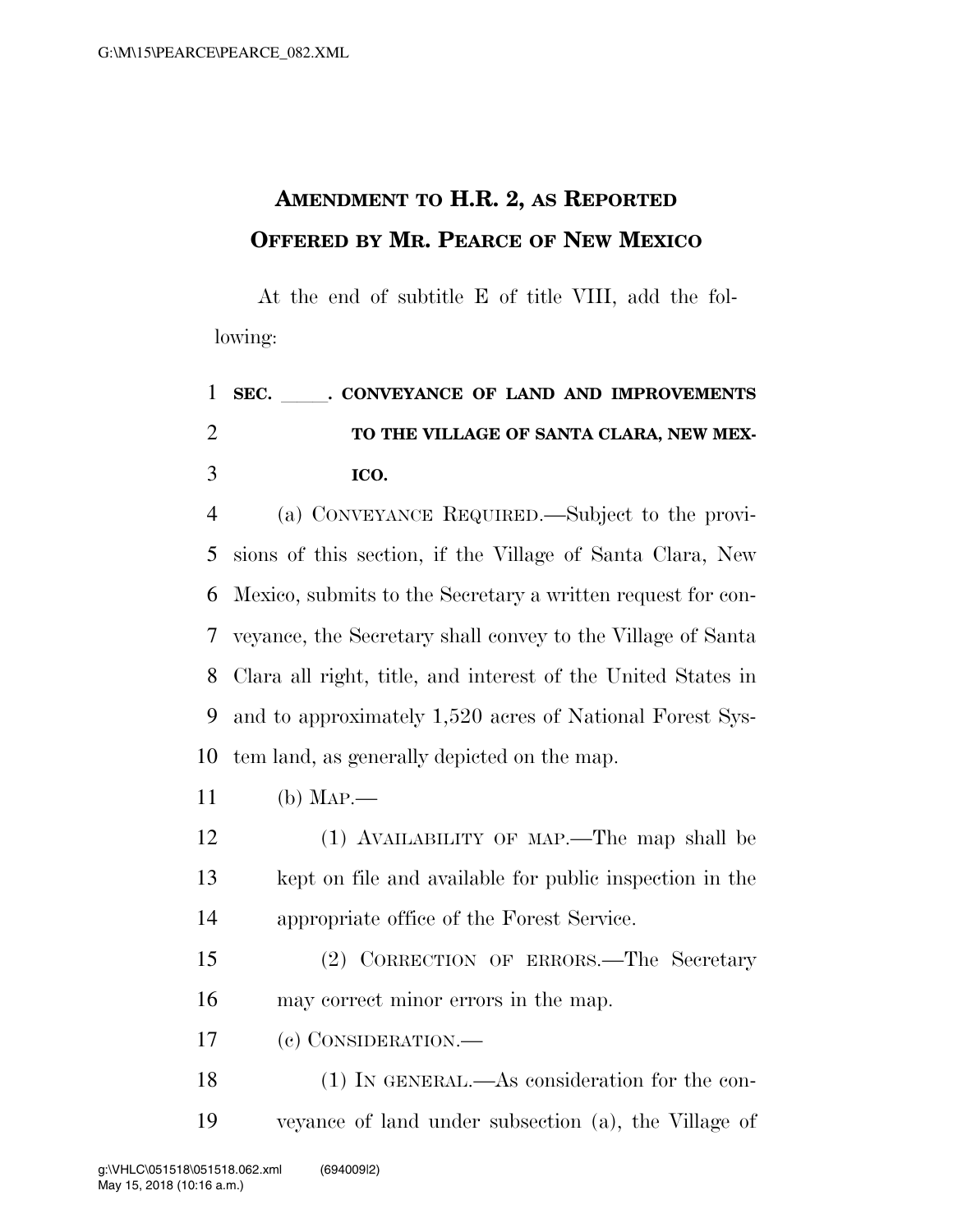| $\mathbf{1}$   | Santa Clara shall pay to the Secretary an amount       |
|----------------|--------------------------------------------------------|
| $\overline{2}$ | equal to the market value of the land, as determined   |
| 3              | by the appraisal under subsection (g).                 |
| $\overline{4}$ | (2) INSTALLMENTS.—The amount described in              |
| 5              | paragraph (1) may be paid in periodic installments     |
| 6              | to the Secretary.                                      |
| 7              | (3) PARCEL CONVEYANCES.—Upon receipt of                |
| 8              | an installment pursuant to paragraph (2), the Sec-     |
| 9              | retary shall convey to the Village of Santa Clara all  |
| 10             | right, title, and interest of the United States in and |
| 11             | to a parcel of the land described subsection (a) that  |
| 12             | is equal in value to such installment and identified   |
| 13             | by the Village of Santa Clara at the time such in-     |
| 14             | stallment is paid.                                     |
| 15             | (d) TERMS AND CONDITIONS.—The conveyance               |
| 16             | under subsection (a) shall be—                         |
| 17             | (1) subject to valid existing rights;                  |
| 18             | $(2)$ made by quite laim deed;                         |
| 19             | (3) subject to the reservation by the Secretary        |
| 20             | of an access easement over and across Fort Bayard      |
| 21             | Road; and                                              |
| 22             | (4) subject to any other terms and conditions          |
| 23             | as the Secretary considers appropriate to protect the  |
| 24             | interests of the United States.                        |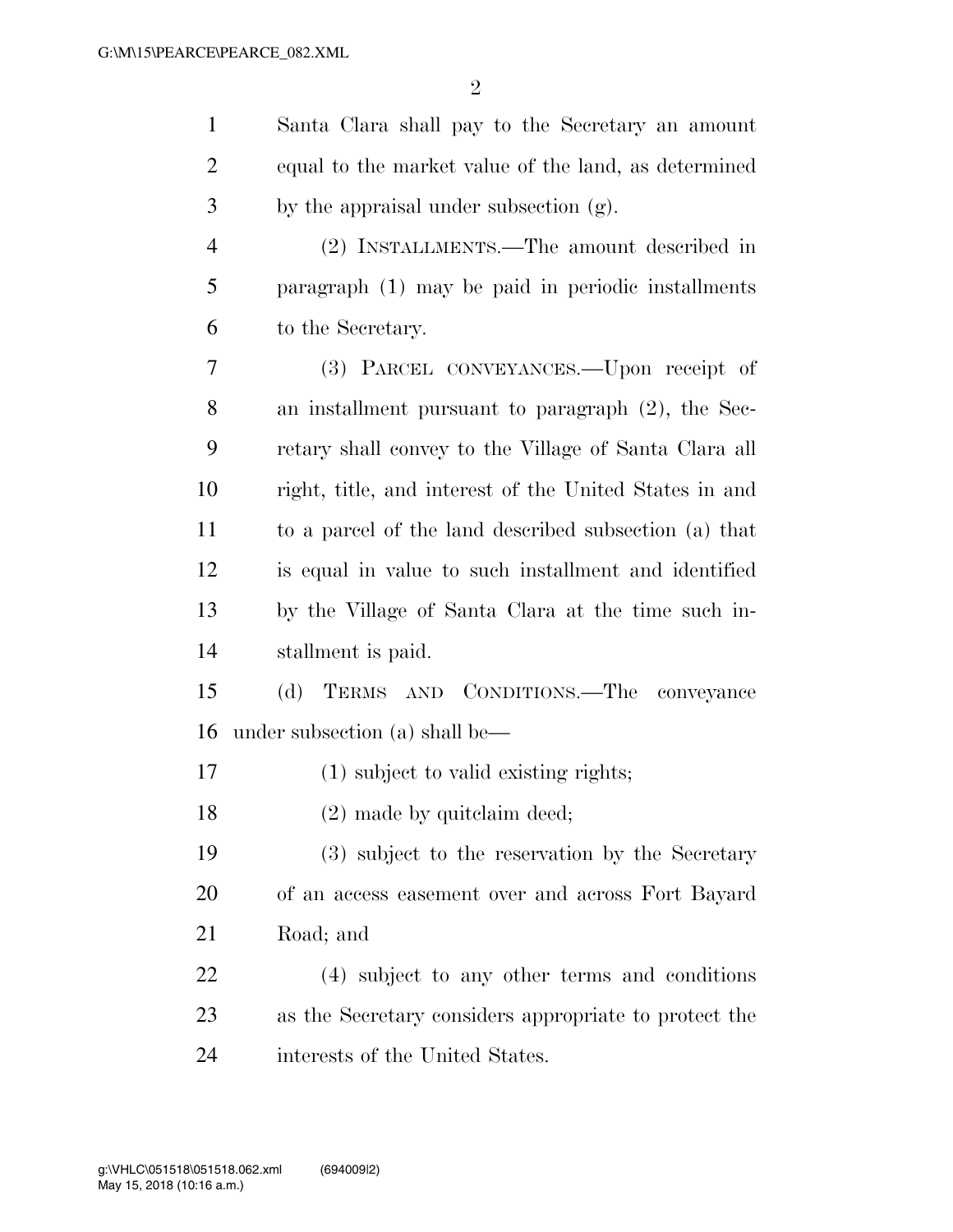| $\mathbf{1}$ | (e) COSTS OF CONVEYANCE.—As a condition for the              |
|--------------|--------------------------------------------------------------|
| 2            | conveyance under subsection (a) and in addition to the       |
| 3            | consideration paid under subsection (c), the Village of      |
| 4            | Santa Clara shall pay for all costs associated with the con- |
| 5            | veyance, including for-                                      |
| 6            | $(1)$ the land survey under subsection $(f)$ ;               |
| 7            | (2) any environmental analysis and resource                  |
| 8            | surveys determined necessary by Federal law; and             |
| 9            | $(3)$ the appraisal under subsection $(g)$ .                 |
| 10           | (f) SURVEY.—The actual acreage and legal descrip-            |
| 11           | tion of the National Forest System land to be conveyed       |
| 12           | under subsection (a) shall be determined by a survey satis-  |
| 13           | factory to the Secretary; notwithstanding section 7 of title |
| 14           | 43, United States Code, the Secretary is authorized to per-  |
| 15           | form and approve any required cadastral surveys.             |
| 16           | (g) APPRAISAL.—The Secretary shall complete an ap-           |
| 17           | praisal of the land to be conveyed under subsection (a)      |
| 18           | in accordance with—                                          |
| 19           | (1) the "Uniform Appraisal Standards for Fed-                |
| 20           | eral Land Acquisitions"; and                                 |
| 21           | (2) the "Uniform Standards of Professional Ap-               |
| 22           | praisal Practice".                                           |
| 23           | (h) DEFINITIONS.—In this section:                            |